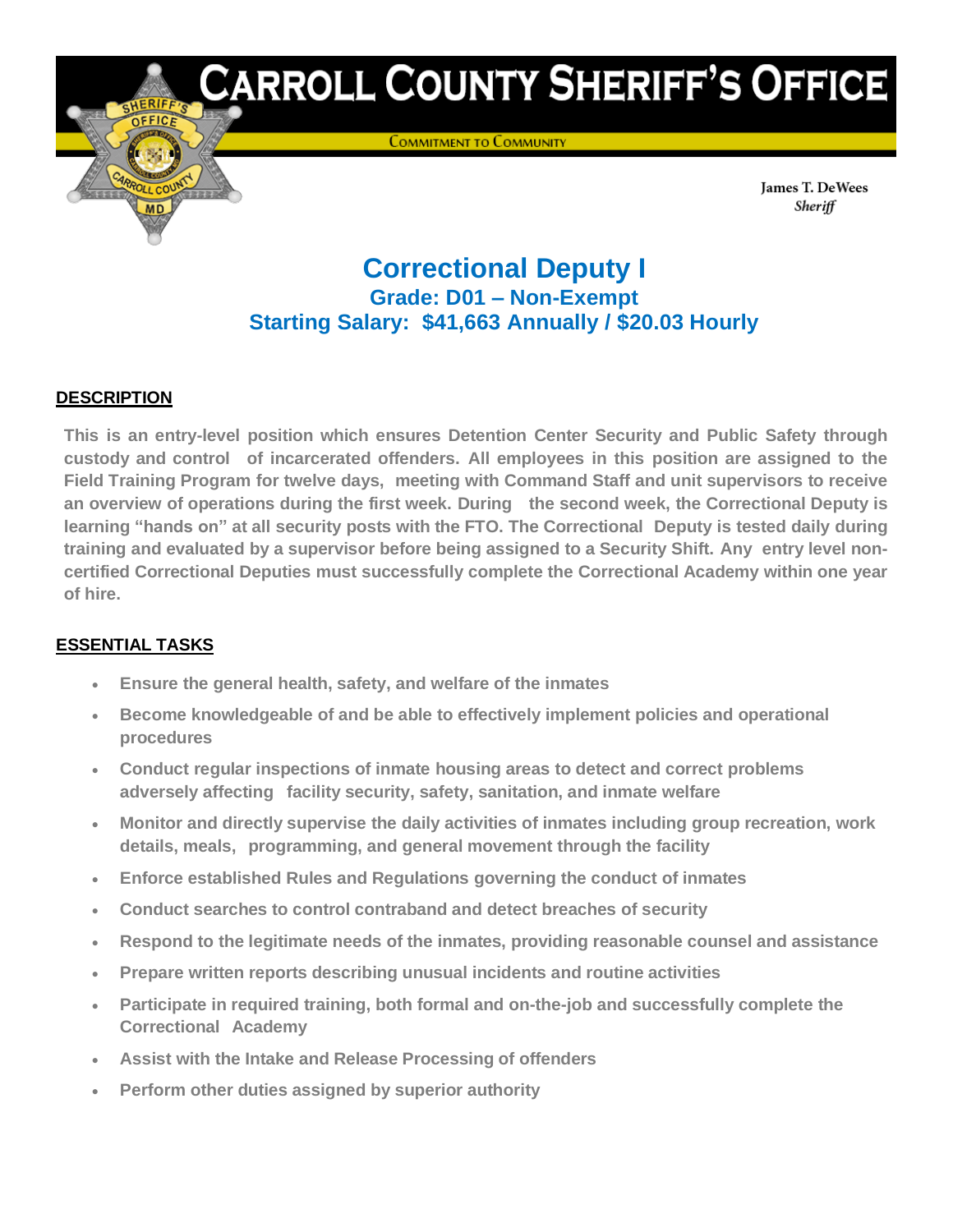#### **QUALIFICATIONS AND REQUIREMENTS**

**To perform this job successfully, an individual must be able to perform each essential duty satisfactorily. The requirements listed below are representative of the knowledge, skill and/or ability required.**

#### **KNOWLEDGE, SKILLS, AND ABILITIES**

- **Ability to follow oral and written directions; write routine reports and correspondence; read technical literature; and calculate fractions, decimals, and percentages**
- **Ability to exercise sound judgment and work within guidelines**
- **Ability to thoroughly understand and carry out oral and written instructions**
- **Ability to work equitably, tactfully and effectively with others**
- **Ability to deal cooperatively and fairly with the general public**
- **Ability to handle sensitive public contacts, communicating with tact and professionalism**
- **Ability to perform all correctional duties without restriction and complete all duties and responsibilities as assigned**

#### **EDUCATION AND/OR EXPERIENCE**

**High school diploma or general education degree (GED); no experience is required.**

#### **LANGUAGE SKILLS**

**Ability to read and interpret documents such as safety rules, operating and maintenance instructions and procedure manual. Ability to write routine reports and correspondence.**

#### **MATHEMATICAL SKILLS**

**Ability to add, subtract, multiply, and divide in all units of measure, using whole numbers, common fractions, and decimals. Ability to compute rate, ratio, and percent and to draw and interpret bar graphs.**

#### **REASONING ABILITY**

**Ability to apply principles of logical thinking to a wide range of intellectual and practical problems. Ability to deal with a variety of abstract and concrete variables.**

#### **CERTIFICATES, LICENSES, REGISTRATION**

**Valid Motor Vehicle Operator's License.**

#### **PHYSICAL REQUIREMENTS**

**Sound physical conditions, to be determined by physical agility test and medical examination.**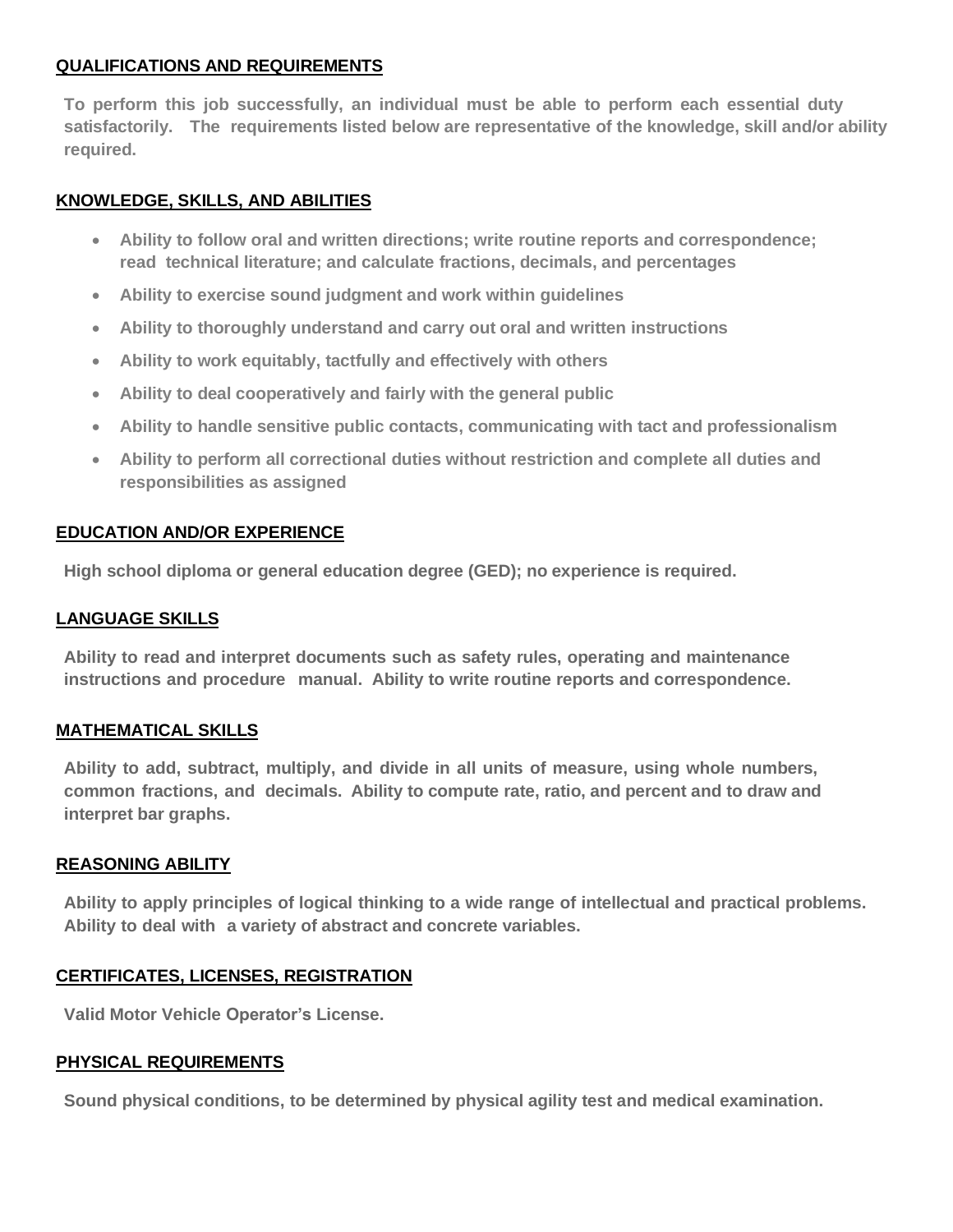### **CHARACTER REQUIREMENTS**

- **No felony or serious misdemeanor convictions**
- **No dishonorable discharge from any law enforcement agency or Armed Forces**
- **Mentally, emotionally, and physically stable**
- **Demonstrates personal integrity and good moral character**
- **Pays attention to detail, is conscientious and demonstrates accountability for their actions**

#### **COMPETENCIES**

**To perform the job successfully, an individual should demonstrate the following competencies:**

- **Problem Solving – identifies and resolves problems in a timely manner; gathers and analyzes information skillfully; develops alternative solutions; works well in group problem-solving situations; uses reason even when dealing with emotional topics.**
- **Technical Skills – assesses own strengths and weaknesses; pursues training and development opportunities; strives to continuously build knowledge and skills; shares expertise with others**
- **Interpersonal Skills – focuses on solving conflict, not blaming; maintains confidentiality; listens to others without interrupting; keeps emotions under control; remains open to others ideas and tries new things**
- **Oral Communication – speaks clearly and persuasively in positive or negative situation; listens and gets clarification; responds well to questions; demonstrates group presentation skills**
- **Written Communication – writes clearly and informatively; edits work for spelling and grammar; varies writing style to meet needs; presents numerical data effectively; able to read and interpret written information**
- **Teamwork – exhibits objectivity and openness to other's views; gives and welcomes feedback; puts success of team above own interest; supports everyone's efforts to succeed**
- **Leadership – exhibits confidence in self and others; effectively influences actions and opinions of others; accepts feedback from others**
- **Quality Management – looks for ways to improve and promote quality; demonstrates accuracy and thoroughness**
- **Diversity – shows respect and sensitivity for cultural differences; promotes a harassment-free environment**
- **Ethic – treats people with respect; keeps commitments; inspires the trust of others; works with integrity and ethically; upholds organizational values**
- **Organizational Support – follows policies and procedures; completes administrative task correctly and on time; supports organization's goals and values; supports and respects diversity**
- **Judgment – displays willingness to make decision; exhibits sound and accurate judgment; supports and explains reasoning for decisions; includes appropriate people in decisionmaking process; makes timely decisions**
- **Motivation – demonstrates persistence and overcomes obstacles; measures self against standard of excellence**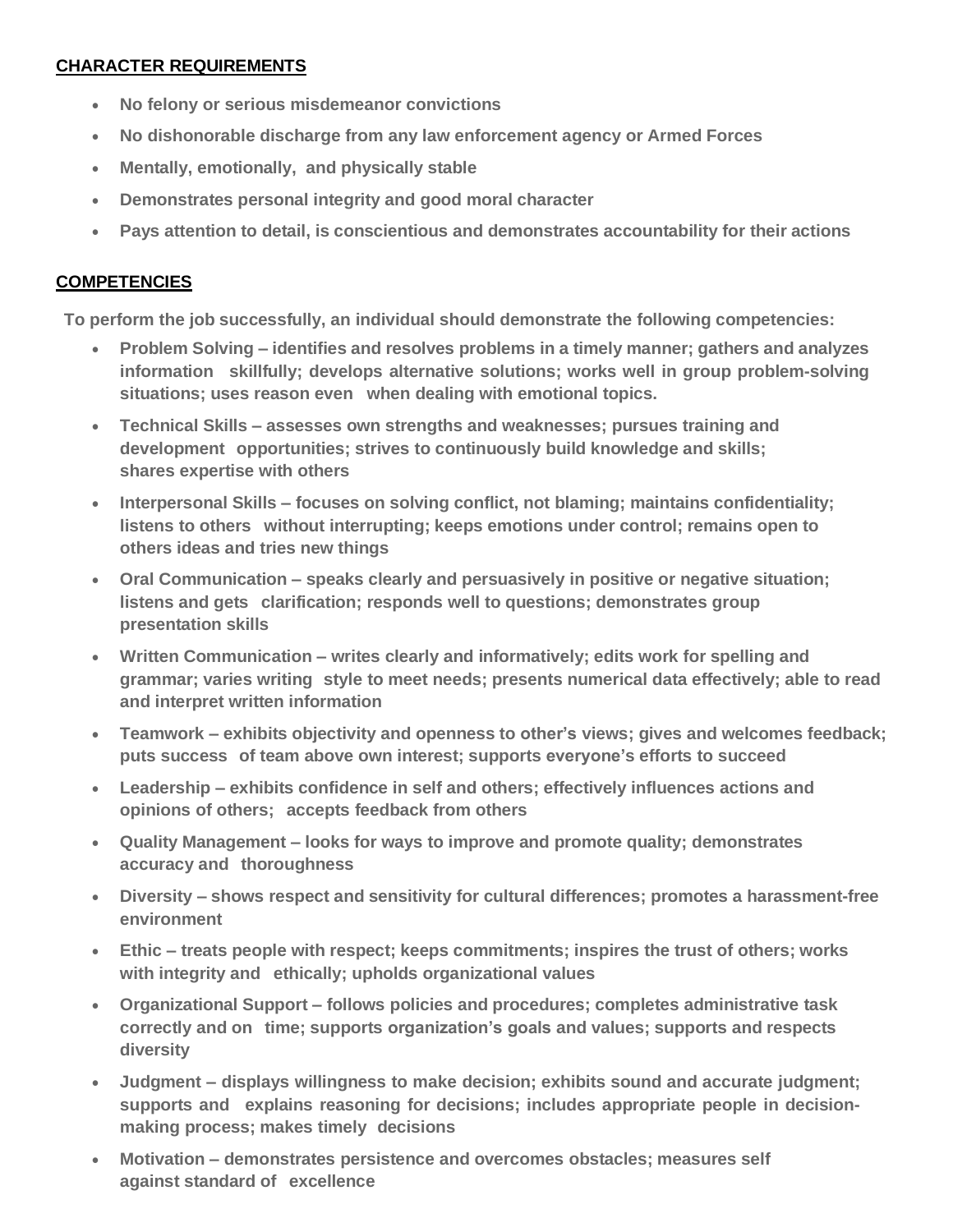- **Planning/Organizing – prioritizes and plans work activities; uses time efficiently; sets goals and objectives; develops realistic plans**
- **Professionalism – approaches others in a tactful manner; reacts well under pressure; treats others with respect and consideration regardless of their status or position; accepts responsibility for own actions; follows through on commitments**
- **Quality – demonstrates accuracy and thoroughness; looks for ways to improve and promote quality; applies feedback to improve performance; monitors own work to ensure quality**
- **Quantity – meets productivity standards; completes work in timely manner**
- **Safety & Security – observes safety and security procedures; reports potentially unsafe conditions; uses equipment and material properly**
- **Adaptability – adapts to changes in the work environment; manages competing demands; changes approach or method to best fit the situation; able to deal with frequent changes, delays or unexpected events**
- **Attendance/Punctuality – is consistently at work and on time; arrives at meetings and appointments on time**
- **Dependability – follows instructions, responds to management direction; takes responsibility for own actions; keeps commitments; commits long hours of work when necessary to reach goals; completes tasks on time or notifies appropriate person with alternate plan**
- **Initiative – undertakes self-development activities; asks for and offers help when needed**
- **Innovation – displays original thinking and creativity; meets challenges with resourcefulness**
- **Good judgment – must use both their training and common sense to quickly determine the best course of action and to take necessary steps to achieve a desired**
- **Interpersonal skills – must be able to interact and effectively communicate with inmates and other to maintain order in correctional facilities and courtrooms**
- **Negotiating skills – must be able to assist others in resolving differences to avoid conflict**
- **Physical strength – must have the strength to physically subdue inmates**
- **Resourcefulness – often encounter dangerous and unpredictable situations that require a quick response; they must determine the best practical approach to solving a problem and follow through with it**
- **Self-discipline – must control their emotions when confronted with hostile situations**

#### **SELECTION PROCESS**

**Integrity Questionnaire Physical Agility Test Written Examination Oral Interview Board Confidential Questionnaire Conditional Offer of Employment Polygraph Background Investigation**